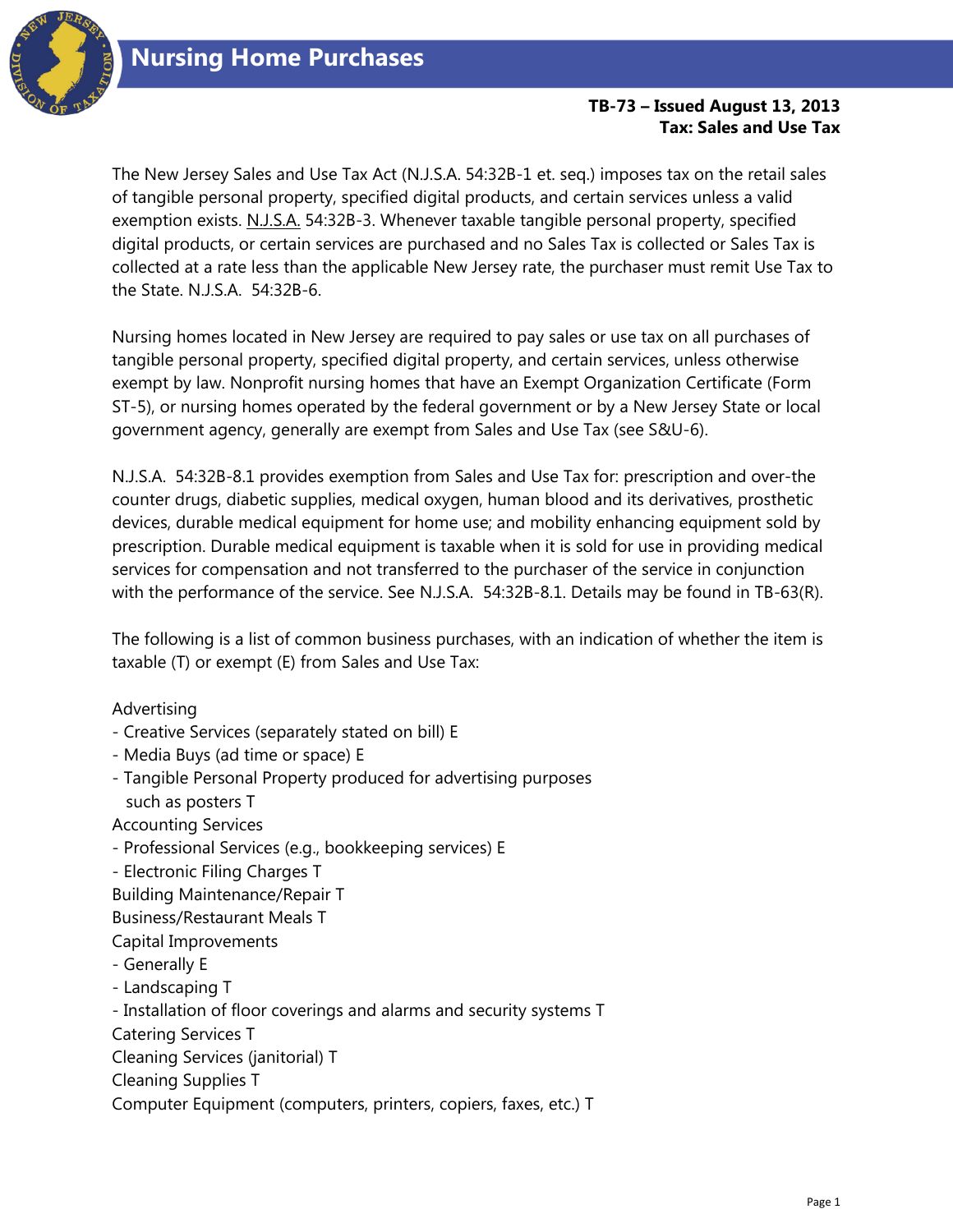Computer Disks, CD's, DVD's and USB Drives T Disposable Paper Products1 (towels, napkins, toilet tissue, paper plates, paper cups, etc.) T Equipment Maintenance/Repairs (including warranties purchased for repair and maintenance) T Flowers and Gifts T Furniture T Garbage Removal - Contractual (30 days or more) E - Non-Contractual T Heating Oil E Magazines purchased for waiting areas/client use - Purchased as single copies T - Purchased as subscriptions E Office Equipment (overhead projectors, telephones, teleconferencing equipment, etc.) T Office Supplies (ink, paper, toner, etc.) T Photocopying and Printing Charges T 1 See Wrappers/Wrappings, page 6 Pre-written Computer Software for exclusive business use (transferred in physical medium or "Load and Leave" format) T Pre-written Computer Software for exclusive business use (electronically delivered) E Pre-written Computer Software - Installation, Maintenance and Service Contracts T Snow Removal T Storage Services T Telecommunications Services T Utility Service (e.g., gas and electricity) T

The following is a list of items commonly purchased by nursing homes, with an indication of whether the item is taxable (T) or exempt (E) from Sales and Use Tax. For purposes of this Bulletin, it is presumed that purchases of the items listed are being made by a for-profit nursing home to be used to provide medical services and that **the nursing home is not reselling them to residents of the nursing home.**

Ace Bandages E Alarm Installation or Alarm Monitoring Services T Alcohol Pads and Swabs E Bags Used for Disposal Purposes (paper or plastic) T Band Aids T Bibs E Blood Pressure Measuring Devices T Canes T Carts (pushcarts, storage carts, etc.) T Casts and Casting Materials (for arm casts, foot castes, etc.) E Collection Devices worn on the body (for urine or other bodily fluids) E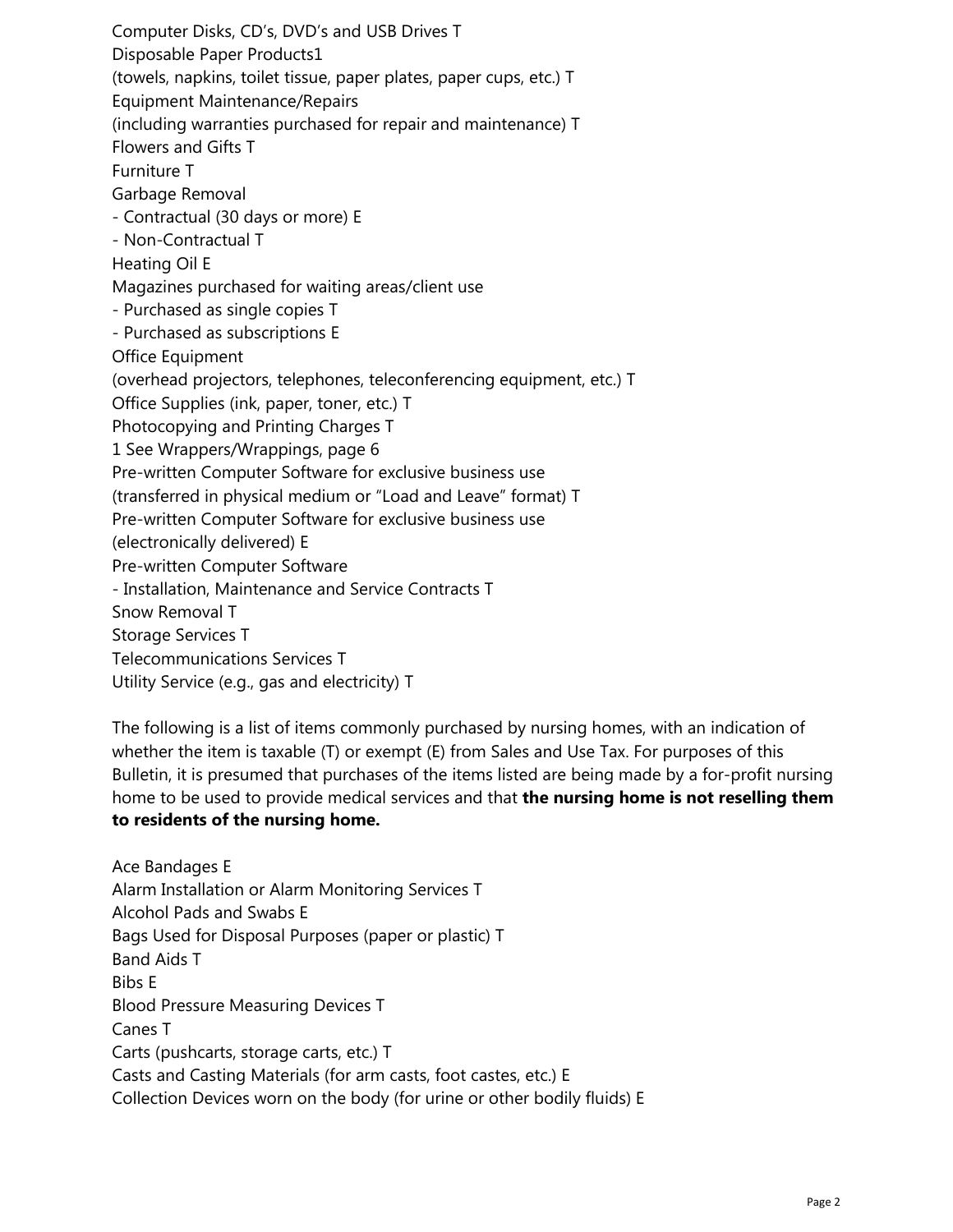Craft Supplies (decorative yarn, glue, paper, pencils, pens, etc.) T Curtains for room separation use or for shower, window or similar openings T Dehumidifiers T Defibrillators T Denture Adhesives, Preparations T Diabetic Supplies (lancets, needles, syringes, test strips, wipes, etc.) E Diapers and Diaper Liners E Durable Medical Equipment (see TB-63(R)) T Exercise Equipment (bicycles, ellipticals, treadmills, weights, etc.) T Food Preparation and Service Dishware, Equipment, and Utensils T Furniture (including hospital beds) T Garbage Pails and Pail Liners T Glucose Monitoring Equipment T Grooming/Hygiene Products (lotion, soap, toothpaste, etc.; see TB-63(R)) T Hair Care Products (brushes, combs, conditioner, rinses, shampoo, etc.) T Hair Covers (e.g., worn for food hygiene or other hygiene purposes) E Hearing Aids and Hearing Aid Batteries E Humidifiers T Hydrogen Peroxide (for medical use) E Incontinence Briefs and Similar Incontinence Products worn on the body E Janitorial Services T Lawn and Landscaping Services T Laundry Services (including dry cleaning, linen supply, steam cleaning, etc.) - For clothing items (aprons, gowns, pants, uniforms, etc.) E - For non-clothing items (bed linens, tablecloths, towels, etc.) T Medical Equipment (see Durable Medical Equipment) Medical Record Charges - Charges for copies of medical records (including photocopy costs) E - Photocopy charges (separately stated on bill) T Mobility Enhancing Equipment (hand rails, wheelchairs, etc.) T Motor Vehicle Modifications for handicap accessibility T Needles and Syringes - Diabetic Use E - Disposable (for non-diabetic use) T - Reusable (for home use) E Over the Counter Drugs (see TB-63(R)) Oxygen (medical) E Pillows T Prepared Foods and Beverages served to patients on the premises E Prescription Drugs E Protective Gloves (made of fabric, neoprene, plastic, rubber, etc.) E Protective Face Masks or Shields (including protective glasses or goggles) E Prosthetics (corrective device worn in or on body; see TB-63(R)) E Rock Salt and Other Deicers T Safety Belts and Harnesses (worn on the body) E Scales (for weighing residents or food) T Scooters T